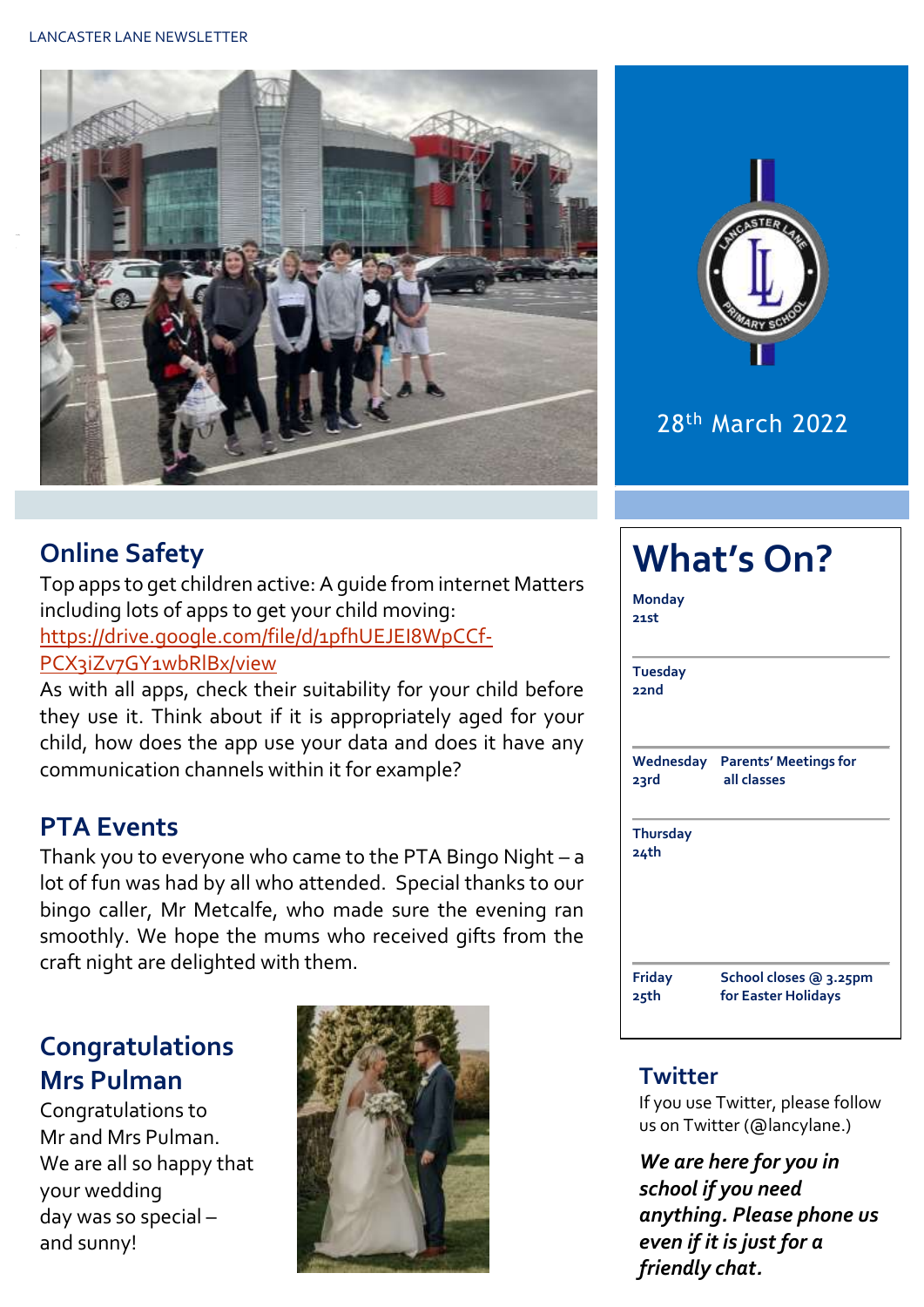

## **Welcome**

On Monday, we welcomed Wesley back to Year 5. We are so pleased to have him and his family back within our lovely school.

## **Tower Wood**

There will be a meeting for the parents of the children attending Tower Wood on Tuesday, 29th March. This will take place at 9.10am in the Year 2 classroom. Please make your way to the back of the school once you have dropped your child off. The meeting should last no longer than half an hour and refreshments will be available.

## **Litter Picking**

A pupil in Y5 has been litter picking after school and collected a full bag of rubbish just from the ginnel and the fence at the back of the school field (park side). What a brilliant effort, well done!

## **Stoppers and Breakfast Club**

It's so easy to book online for a place at Breakfast Club and / or Stoppers. The children have the opportunity to have lots of fun giving you peace of mind that they are being well looked after. Prices are £3.50 for Breakfast Club and £8.20 for Stoppers.

**And finally…**. To the world you are a mother, to your family you are the world.

#### **Covid-19**

We have a small but growing number of positive Covid-19 cases in school and I am asking you to be aware of your child displaying any of the classic symptoms and to keep them off school should they test positive. Children can return to school once they have a negative LFT.

#### **Parents' Meetings**

A ParentMail has been sent home with your appointment time to discuss your child's progress at Parents' Evening. These will be held on Wednesday, 30th March.